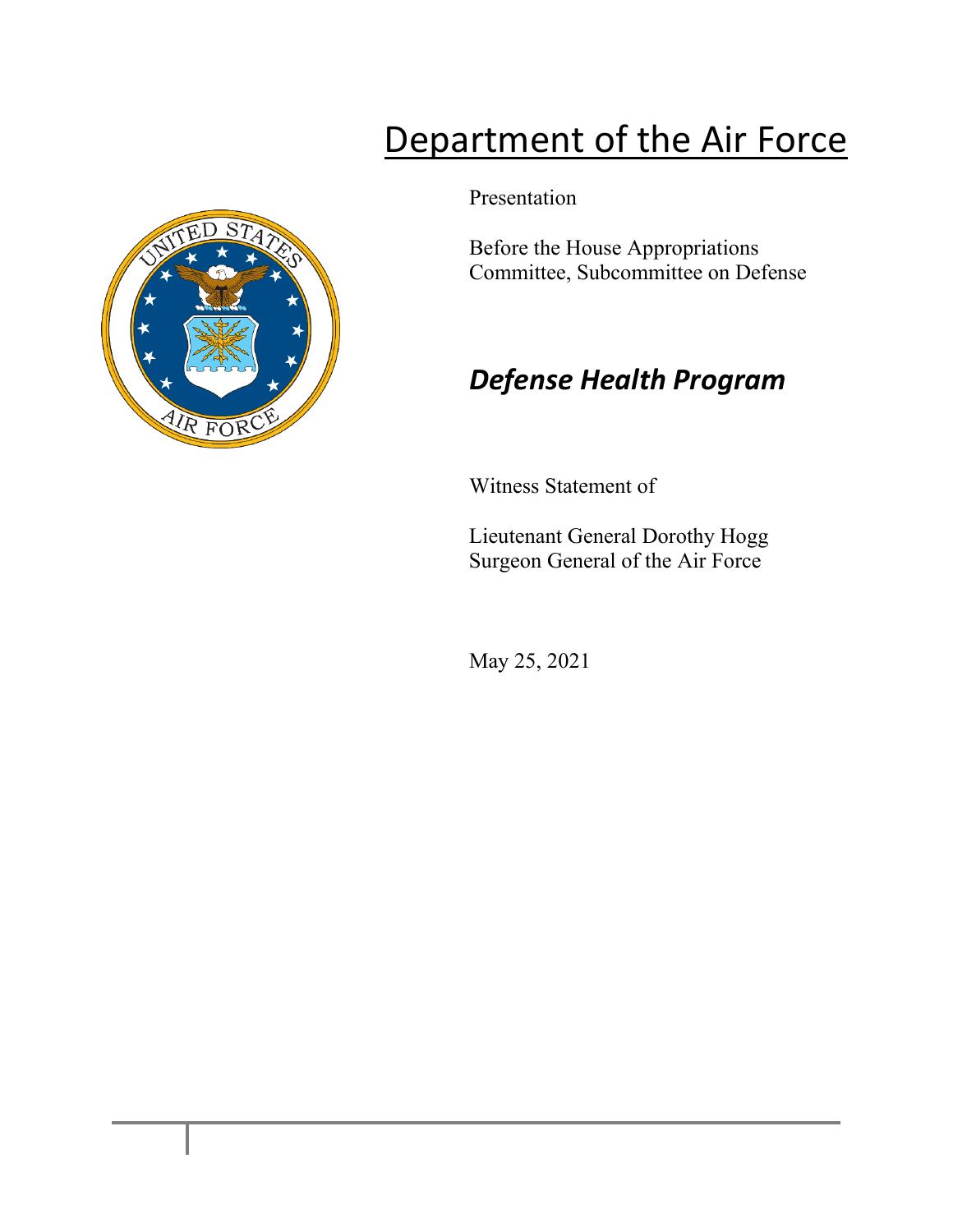

# **BIOGRAPHY**



### *UNI TED STATE S AI R FORCE*

### LIEUTENANT GENERAL DOROTHY A. HOGG

Lt. Gen. Dorothy A. Hogg is the Surgeon General, Headquarters U.S. Air Force, Pentagon and also serves as the first Surgeon General of the United Sates Space Force. In this role, she advises the Secretary of the Air Force, the Air Force Chief of Staff, the Space Force Chief of Space Operations, and the Assistant Secretary of Defense for Health Affairs on matters pertaining to the medical aspects of the air expeditionary force and the health of Airmen and Guardians. Lt. Gen. Hogg has authority to commit resources worldwide for the Air Force Medical Service, to make decisions affecting the delivery of medical services, and to develop plans, programs and procedures to support worldwide medical service missions. She exercises direction, guidance and technical management of a \$6.1 billion, 55,945-person integrated healthcare delivery and readiness system, serving 2.6 million beneficiaries at 76 military treatment facilities worldwide. Prior to her current assignment, General Hogg served as Deputy Surgeon General and Chief, Air



Force Nurse Corps, Office of the Surgeon General, Falls Church, Virginia. Lt. Gen. Hogg entered the Air Force in 1984 and has commanded at the squadron and group level, and served as the Deputy Command Surgeon for two major commands. She has deployed in support of operations Enduring Freedom and Iraqi Freedom.

#### **EDUCATION**

 Bachelor of Science degree in Nursing, University of Southern Maine, Portland Squadron Officer School, by correspondence Women's Health Nurse Practitioner, School of Healthcare Sciences, Sheppard Air Force Base, TX Master of Public Administration, Troy State University, Troy, AL Air Command and Staff College, by seminar Master of Science in Nursing, Sigma Theta Tau, Medical University of South Carolina Air War College, by seminar Executive Development Intern, SDE in-residence equivalent Interagency Institute for Federal Healthcare Executives Joint Medical Executive Skills Medical Executive Skills Capstone Course Capstone, Fort Lesley J. McNair, Washington, D.C.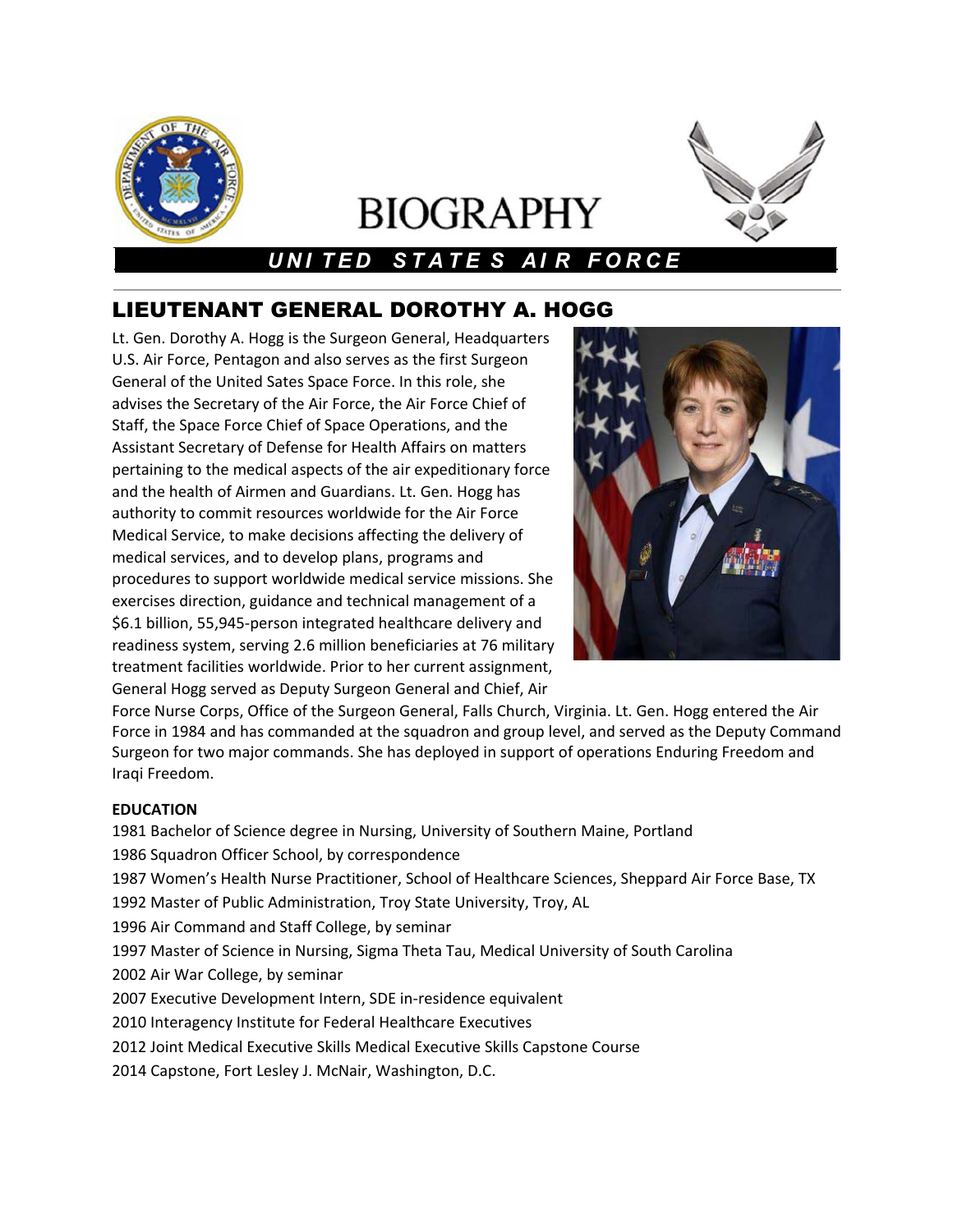#### **ASSIGNMENTS**

 – 1986, Staff Nurse, OB/GYN Nursing Unit, U.S. Air Force Regional Hospital, Eglin AFB, FL – 1987, Nurse Practitioner Student, School of Healthcare Sciences, Sheppard AFB, TX – 1989, Women's Health Nurse Practitioner, 410th Medical Group, K.I. Sawyer AFB, MI – 1992, Women's Health Nurse Practitioner, 52nd Medical Group, Spangdahlem Air Base, Germany – 1996, Women's Health Nurse Practitioner, 18th Medical Group, Kadena AB, Japan – 1997, AFIT Master's Student, Medical University of South Carolina, Charleston, SC – 2001, Maternal-Infant Flight Commander, 366th Medical Group, Mountain Home AFB, ID – 2002, Family Practice Flight Commander, 314th Medical Group, Little Rock AFB, AR – 2004, Clinical Medicine Flight Commander, 314th Medical Group, Little Rock AFB, AR – 2006, 22nd Medical Operations Squadron Commander/Chief Nurse Executive, McConnell AFB, KS – 2007, Executive Development Intern, Manpower and Organization/SDE equivalent, Headquarters U.S. Air Force/SG, Bolling AFB, Washington, D.C. – 2008, 79th Medical Operations Squadron Commander, 79th Medical Group, Andrews AFB, MD – 2010, 9th Medical Group Commander, Beale AFB, CA – 2012, Deputy Command Surgeon, Air Force Central Command, Shaw AFB, SC – 2013, Deputy Command Surgeon, Air Force Materiel Command, Wright Patterson AFB, OH – 2014, Chief, Air Force Nurse Corps/Assistant Surgeon General, Medical Force Development, Office of the Surgeon General, Falls Church, VA – 2015, Chief, Air Force Nurse Corps/Director, Medical Operations and Research Office of the Surgeon General, Headquarters U.S. Air Force, Falls Church, VA – 2018, Deputy Surgeon General/Chief, Air Force Nurse Corps, Office of the Surgeon General, Falls Church, VA – Present, Surgeon General, Headquarters U.S. Air Force, the Pentagon, Arlington, VA

## 2019 – Present, Surgeon General, U.S. Space Force, the Pentagon, Arlington, VA

#### **MAJOR AWARDS AND DECORATIONS**

Legion of Merit Bronze Star Medal Meritorious Service Medal with silver and two oak leaf clusters Air Force Commendation Medal with two oak leaf clusters

#### **CURRENT NATIONAL CERTIFICATIONS**

Women's Health Nurse Practitioner National Certification Corporation

#### **EFFECTIVE DATES OF PROMOTION**

Second Lieutenant Dec. 29, 1983 First Lieutenant Jan. 14, 1986 Captain Jan. 14, 1988 Major Aug. 1, 1995 Lieutenant Colonel June 1, 2001 Colonel Nov. 1, 2006 Major General Aug. 9, 2013 Lieutenant General June 4, 2018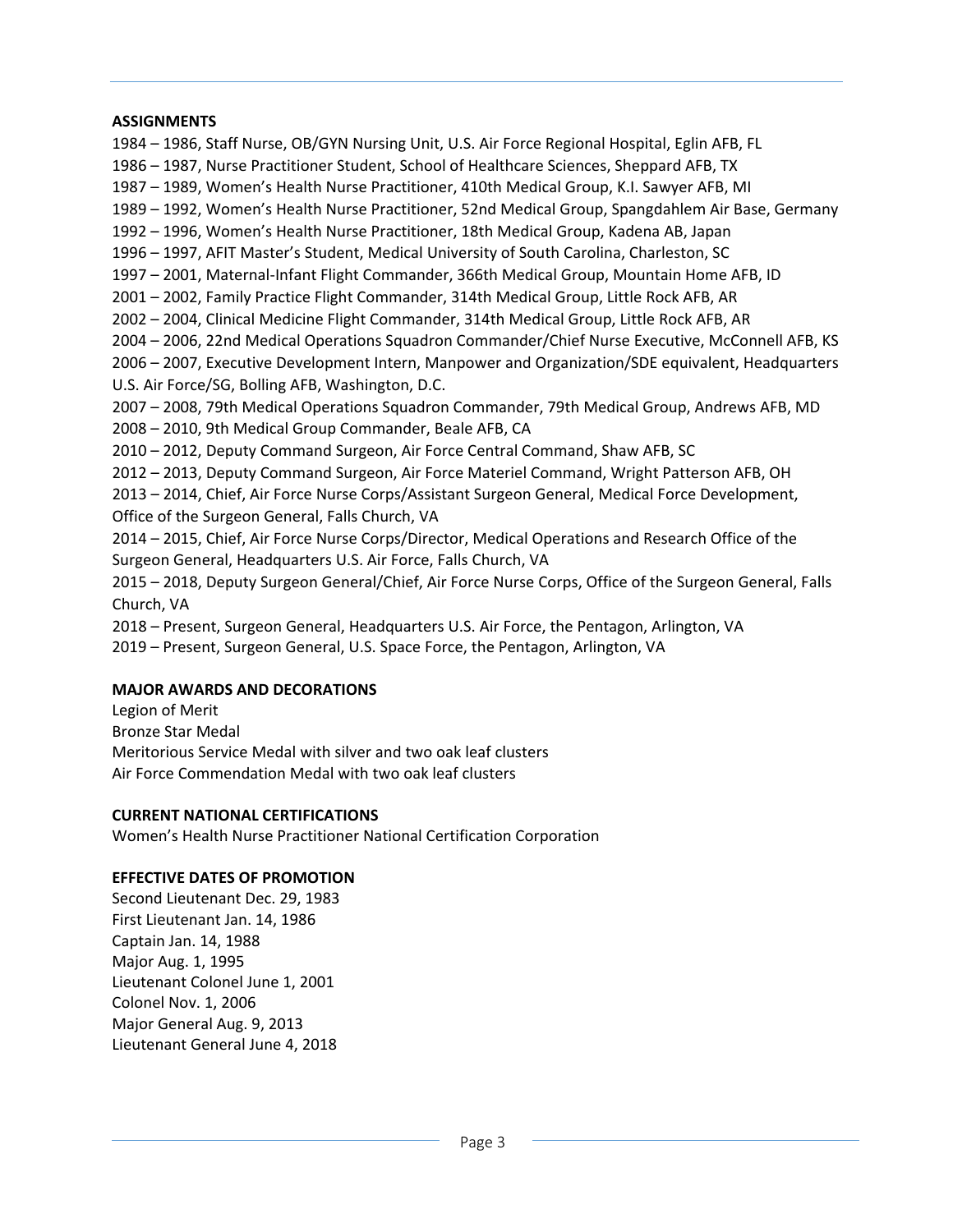Chairwoman McCollum, Ranking Member Calvert, Chairwoman DeLauro and distinguished members of the Subcommittee, thank you for the opportunity to testify on behalf of the 55,945 active duty, reserve, guard, and civilian Airmen who comprise the Air Force Medical Service. It is an honor to serve with these Airmen who demonstrate their ongoing dedication to the mission resulting in the success of the Department of the Air Force. Your sustained confidence and support in our efforts enables us to remain mission-focused, excellence-driven and ready to fight tonight.

The Air Force Medical Service supports the Department of the Air Force's mission to fly, fight and win, and defend American interests in air, space, and cyberspace. Our strength resides in our resilience and on our willingness to succeed in austere, dynamic, and challenging environments. Our readiness focuses on delivering lifesaving care, whether on the battlefield or within our own communities. We train to successfully operate in field hospitals with limited supplies, pushing the limits of our capabilities to stretch our problem solving abilities. The Air Force Medical Service can successfully function, in fact, excel, on cargo and tanker aircraft to move our service members to higher levels of care. Air Force medics ensure combatant commanders have a medically ready and fit force. With the launch of our newest military branch, the U.S. Space Force, Air Force medics are also responsible for maintaining the readiness for Guardians operating the nation's space capabilities. We embrace these unique physical and psychological demands of space mission sets and are planning for the future demands of space medicine requirements.

My responsibility to provide the best prepared medical force has not been dampened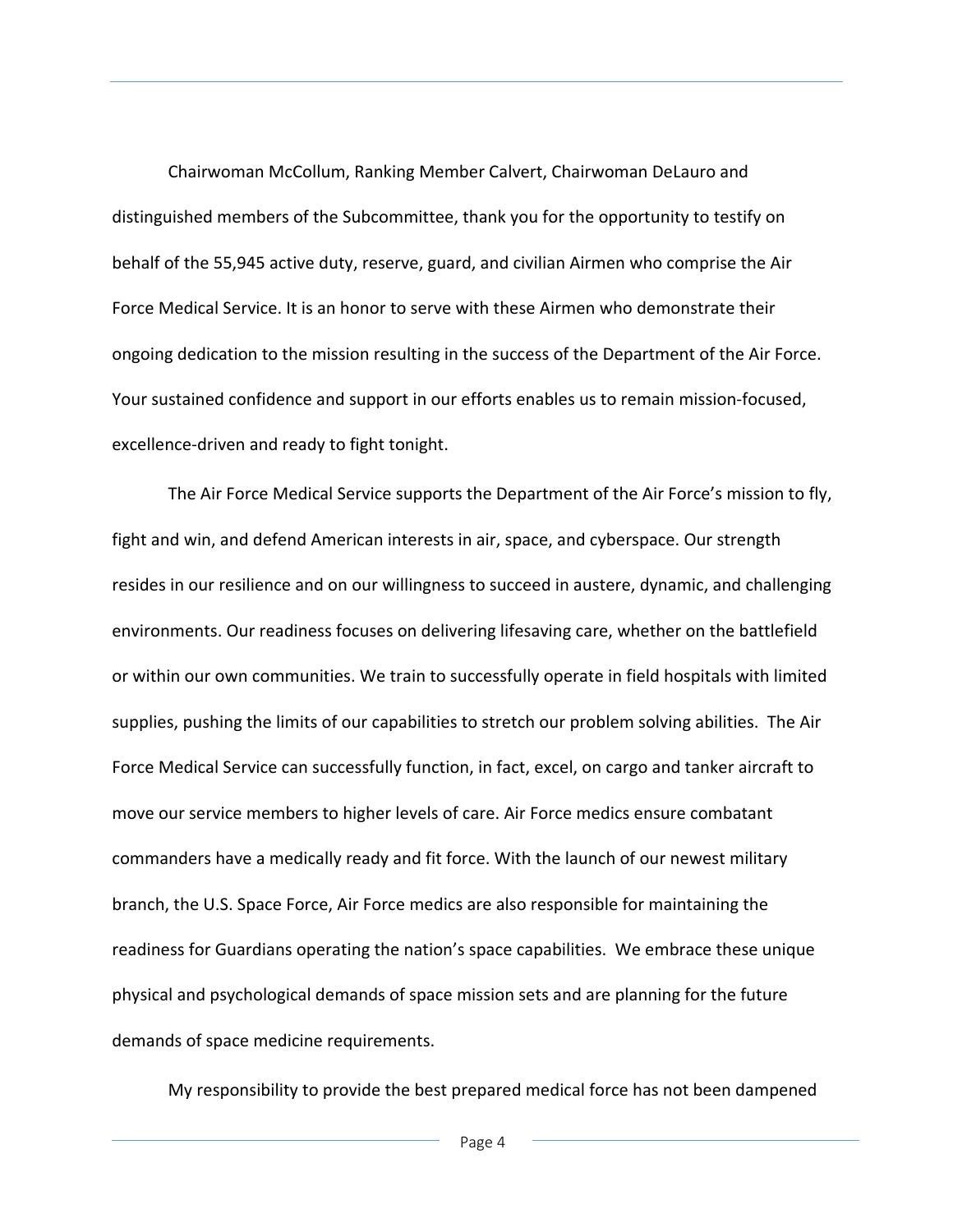by the challenges of the ongoing pandemic, in fact, it has proved the resilience and flexibility of our Airmen. This pandemic tested our capabilities; we faced many challenges, but at the core of our success was our medics. Their training, commitment, and dedication to service provided a resource our nation depends upon.

#### **AIR FORCE MEDICAL SERVICE COVID-19 RESPONSE**

Over this past year, our medics have been put on the front lines like never before, to combat a new enemy, one that struck in our own backyards and bases around the globe. The pandemic brought military medical capacity and capability to the tip of the spear in our nation's response in combating COVID. Our medical Airmen from nearly every specialty and position have been working tirelessly alongside our sister services and civilian partners to conquer this disease. We have deployed to the hardest hit areas of our country to support overrun civilian hospitals. In the midst of these challenges, our Airmen have continued to innovate and respond to my call for disruptive innovation. One example is the Negatively Pressurized Conex. During the 2014 Ebola epidemic, it became clear the Department of Defense needed a way to safely transport multiple patients within the same airframe who were suffering from a highly infectious disease. Four months from when the need was identified, the transport isolation system was introduced and ready for patient movement. It is easily transported on existing cargo aircraft, including the C-130 and the C-17, and provides a contained area for medics to care for these patients. While we trained to execute this system, it never saw an operational mission until the COVID-19 pandemic. The first operational mission for this isolation system took place on April 10, 2020, when three COVID-19 positive patients were transported from Afghanistan to Ramstein Air Base, Germany.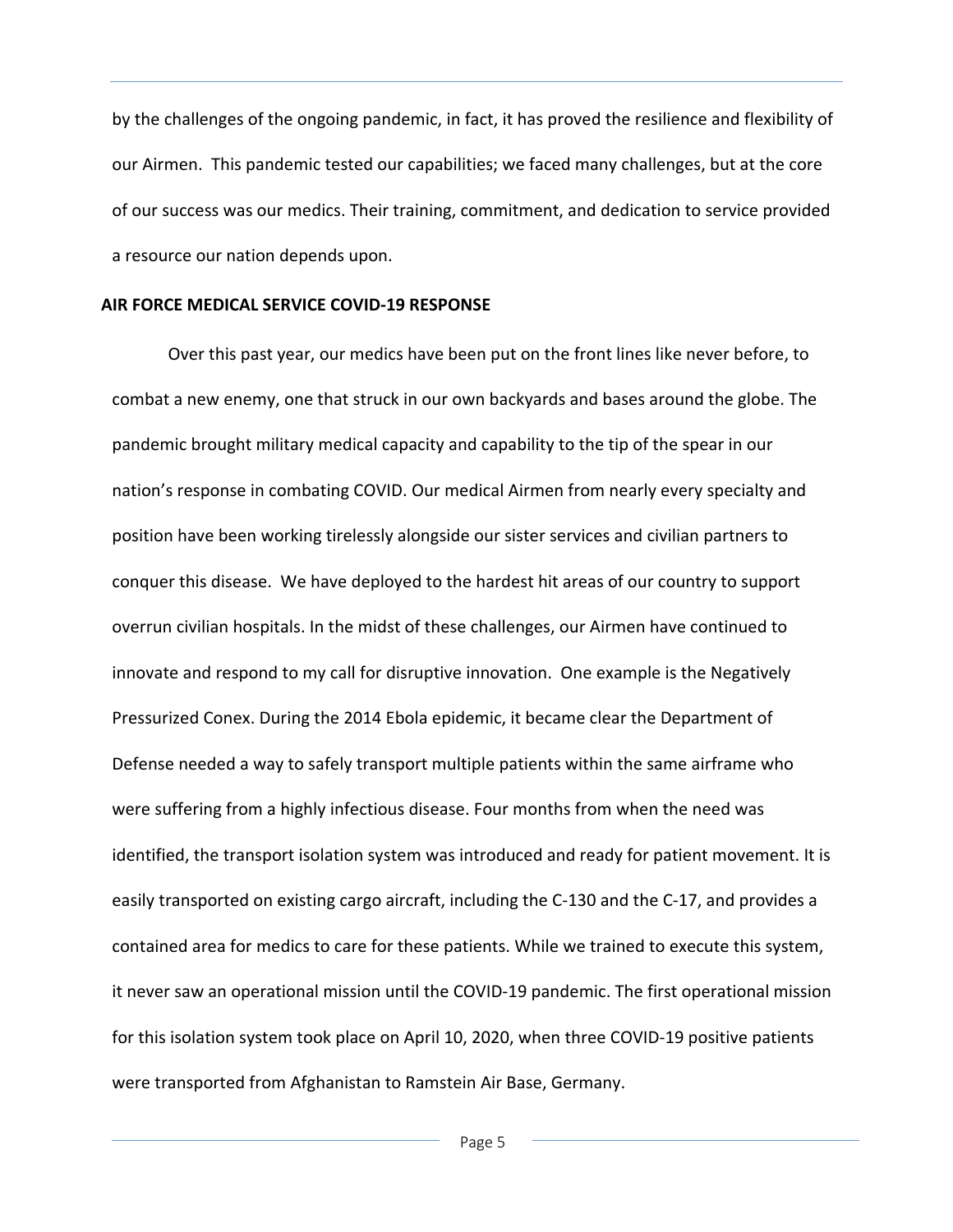While the mission was a success, the rapid rise of COVID-19 case numbers required us to move larger numbers of patients at one time. This was a challenge, but our Airmen partnered with teams across the Air Force, Department of Defense, and civilian industry, under the direction of the Program Executive Office for Agile Combat Support, to develop and procure an innovative solution. In less than 100 days, a new isolation system, the Negatively Pressurized Conex, was launched. This innovation rapidly went from an idea to a solution, and on July 1, 2020, Airmen successfully transported 12 COVID-19 patients on a C-17. As of April 21, 2021, we have completed 96 missions and moved 336 COVID-19 patients in this capability.

Our Air Force medics also provided the nation with innovative solutions to solve bed space and personnel shortages. When COVID-19 epicenters in New York, California, North Dakota, and Texas were experiencing bed space shortages, our team went to work developing solutions and designed four COVID Theater Hospitals, consisting of more than 200 beds, to provide the support the communities were desperately seeking. As cases surged, it soon became apparent that these solutions would not accomplish the immediate needs of our civilian partners, so we quickly tailored a better solution. We broke our theater hospitals into smaller critical care strike teams and embedded them directly into civilian facilities to augment their capabilities. Nearly 800 Air Force medics were deployed into civilian facilities to work alongside their civilian counterparts. Most recently, we deployed an additional 1,000 Air Force medics to 11 vaccination sites in 10 states to administer COVID-19 vaccines. As of April 24, 2021, we have successfully administered approximately one million vaccines.

#### **DELIVERING CARE TO OUR WARFIGHTERS**

While the nation's attention shifted to combating COVID-19, the Air Force Medical

Page 6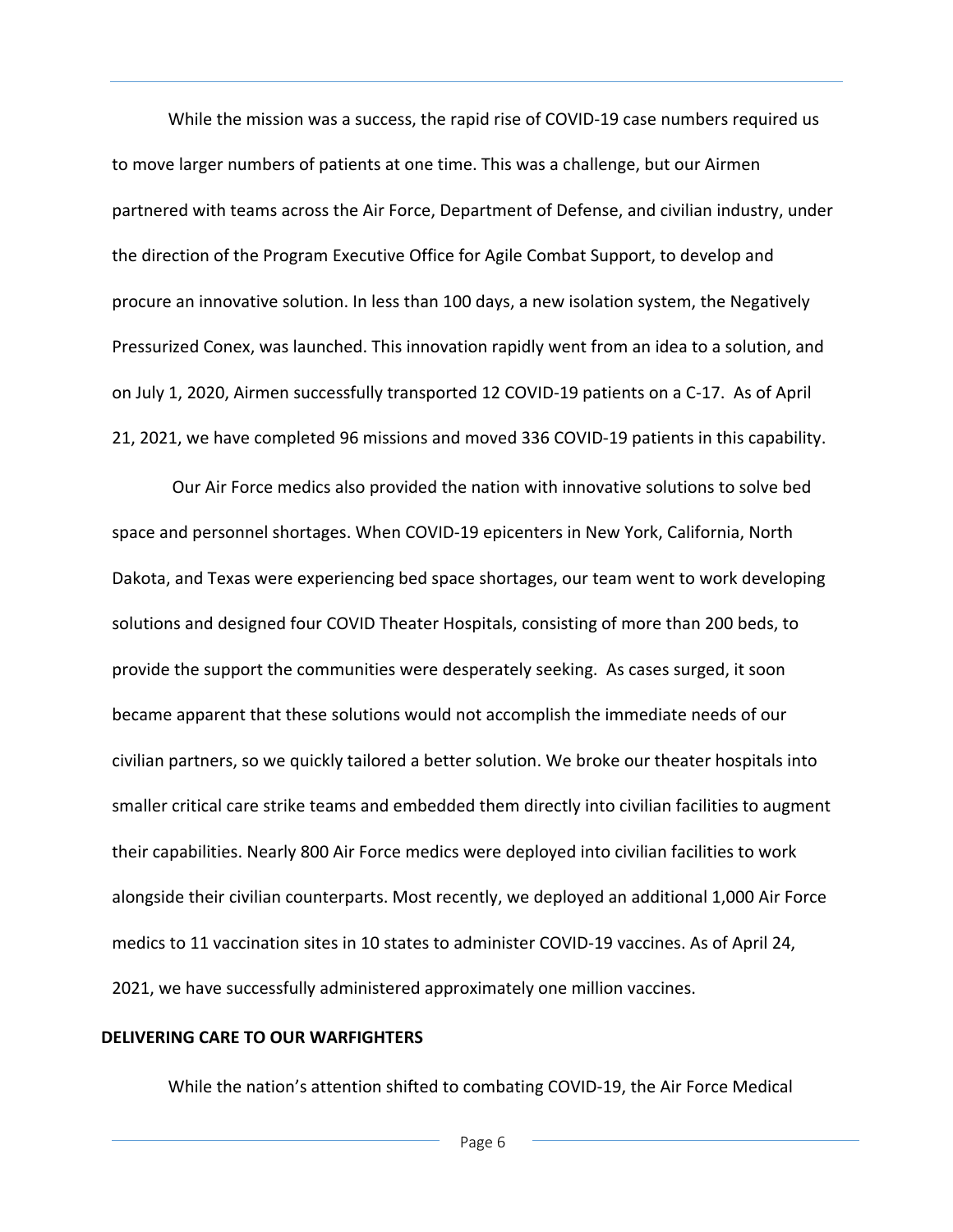Service never took the eye off of the ball in supporting the operational demands of the Air and Space Force missions. Our medics hold the sacred responsibility for treating service members so they can complete the mission and return home safely. We have continued to bolster our existing capabilities.

Currently, we are halfway through a five-year rollout of a new initiative to embed base Operational Support Teams at all Department of the Air Force installations. The Operational Support Teams consist of a clinical psychologist, social worker, physical therapist, exercise physiologist, and a team leader who are all focused on improving operational performance of our Airmen. The team will provide direct unit-level medical engagement outside of Air Force military treatment facilities. This is accomplished by enhancing both physical and psychological resiliency, as well as employing military occupational injury prevention techniques. These teams will temporarily embed into high-risk squadrons and begin to build and foster trusting relationships, conduct unit-focused needs assessments, provide interventions, and conduct consultations. The overall goal of this initiative is to address unit-specific health concerns before they have a chance to negatively impact Airmen, Guardians, or the mission.

#### **KEEPING MEDICAL AIRMEN READY TO DELIVER CARE**

The readiness of my medics is my number one priority. The primary readiness platform for medical skills are our military treatment facilities. However, some of our treatment facilities do not have the patient volume, diversity, and acuity Air Force medics require to have a current skill set. To address this gap, I have developed several partnerships and training agreements with civilian organizations. In the past year, we continued to grow these opportunities with our most recent partnership—the University of Nebraska Medical Center.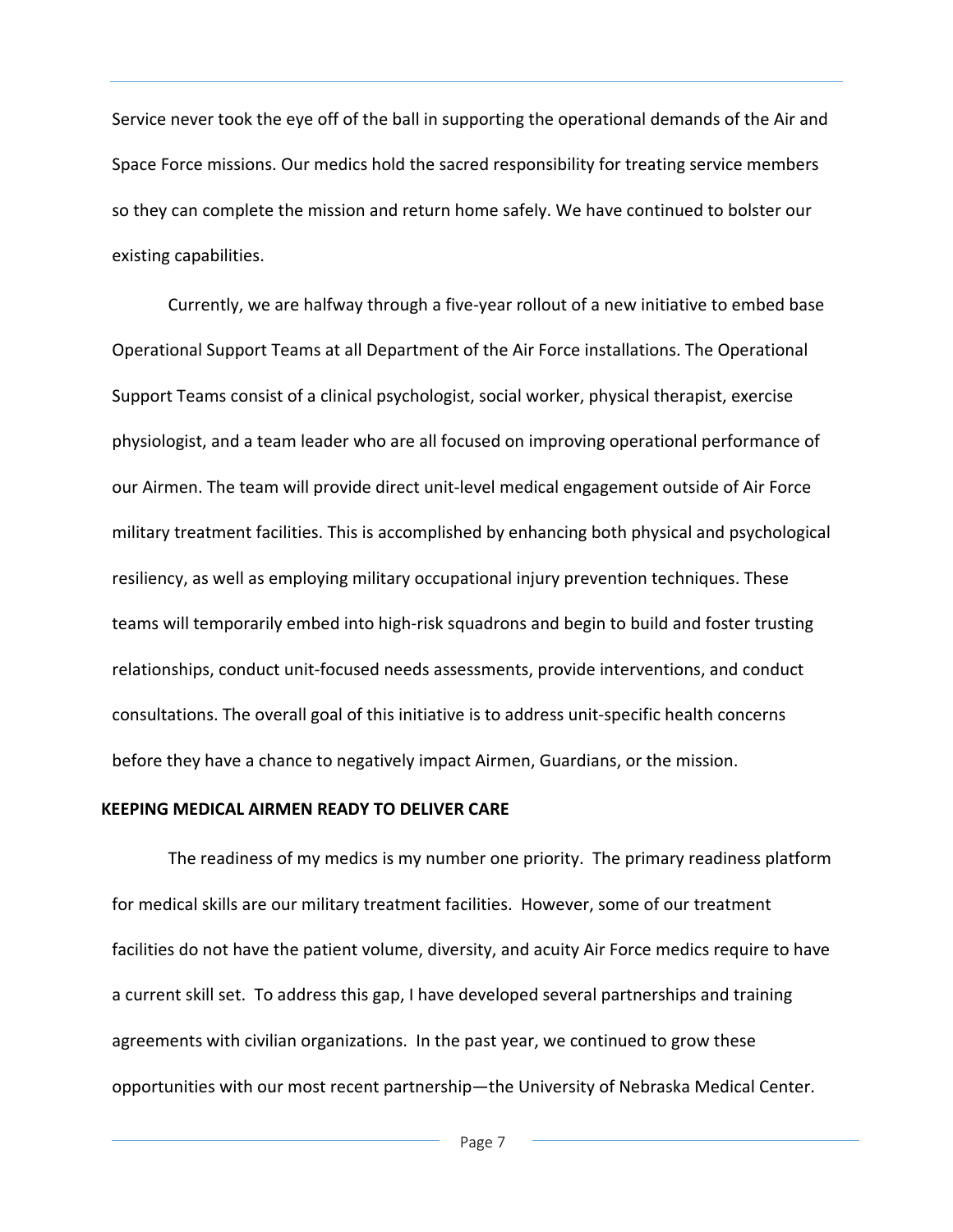In 2019, we started our newest C-STARS-Omaha program with a primary focus on disease containment. This site focuses on the care of highly infectious disease patients. Our Air Force medics, working alongside their civilian counterparts, were able to treat some of the first COVID-19 patients utilizing the university's biocontainment unit. On March 1st of this year, we launched the inaugural course on principles of biocontainment care, covering topics on recognition, diagnosis and management of highly- infectious disease, infection prevention and control principles, and safe donning and doffing personal protective equipment. This course will pay huge dividends for future pandemic events.

In addition to establishing civilian partnerships to maintain currency, we are also developing an internal training program called Medic-X. This program is designed to expand medical support skills in mass casualty scenarios where patient load overwhelms medical capabilities. This approach fundamentally changes what defines an "Air Force Medic," extending response capabilities to all Air Force Medical Service skillsets and ranks, including non-clinical careers such as, pharmacists, lab officers, medical administrators, and medical logisticians. We have identified 58 specific skills aimed at equipping non-clinical Airmen with the ability to respond in the event of a mass-casualty event. A beta test of non-clinical personnel was conducted in May 2020 at 10 different locations with a 96.5% success rate of comprehension, retention and execution of these skills. We plan on rolling out the Medic-X program in phases with the goal of full integration into all of our bases by 2025.

#### **COMMITMENT TO MILITARY HEALTH SYSTEM TRANSITION AND TRANSFORMATION**

Despite challenges posed by implementing the changes outlined in section 702 of the 2017 National Defense Authorization Act and COVID-19, we remain dedicated to the smooth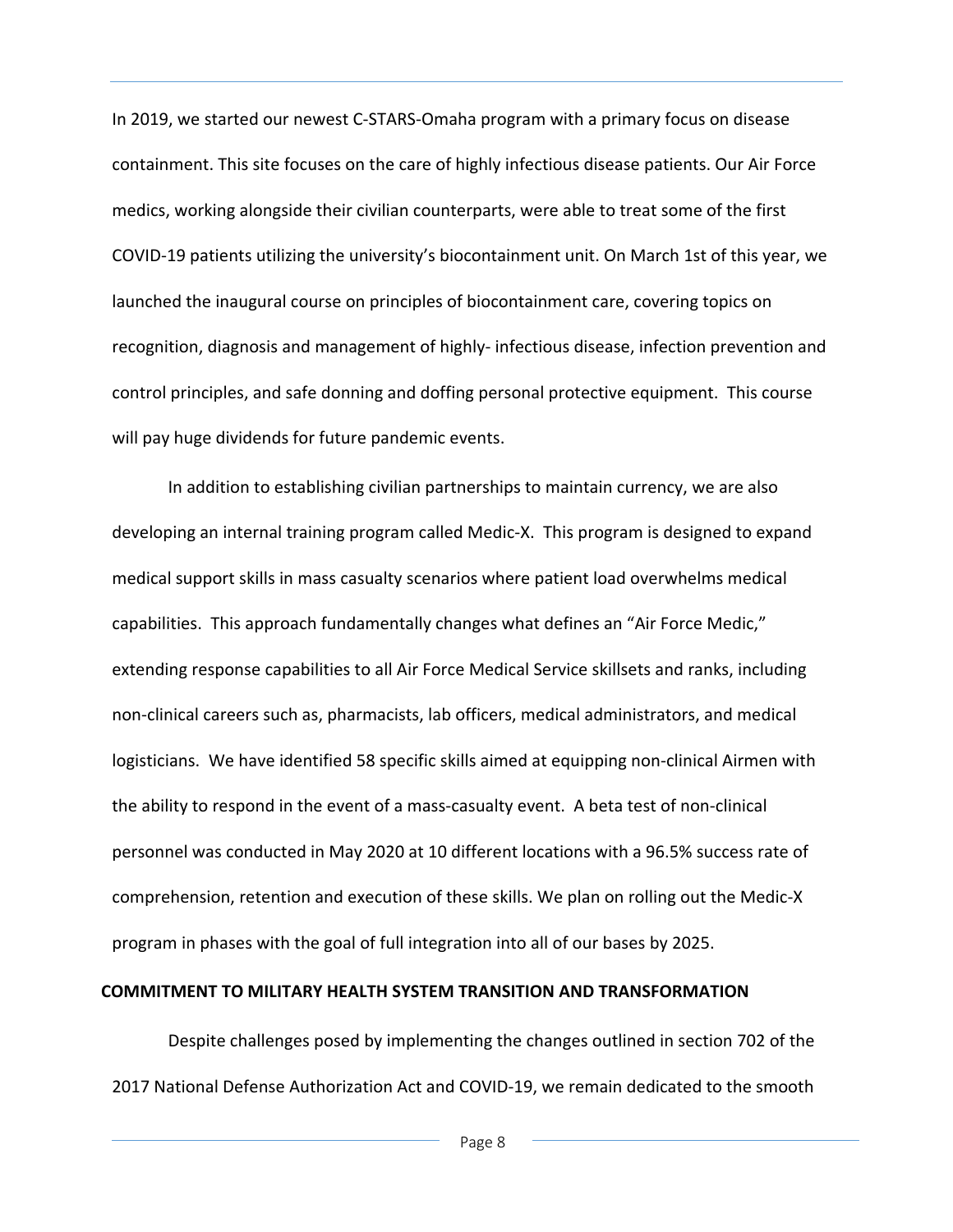transition of the delivery of the health benefit, and associated functions and personnel to the Defense Health Agency, so I can focus on my responsibility of delivering medically-ready Airmen and Guardians and ready medical Airmen. The Air Force Medical Service has been engaged with the Defense Health Agency to help them formalize processes, mitigate risks, and address challenges. We have provided a detailed framework that identified all functions and personnel required to stand up DHA's functional capabilities. We also worked with DHA to identify ways to standardize these services across all military treatment facilities. Despite a temporary pause in transition activities due to COVID-19, the Air Force Medical Service continues to provide the necessary transition support, providing requested resources and manpower needed to maintain specific functional capabilities at military treatment facilities. This direct support is expected to end on October 1, 2021.

As our Air Force Military Treatment Facilities continue to transition to the authority, direction, and control of the Defense Health Agency, we also implemented an Air Force Medical Reform Model to align with the Air Force's Strategic Plan to enhance readiness, increase lethality, and utilize cost-effective modernization. Resource-neutral changes in structure were applied to focus and improve the deployability of the forces. Under this new model, we reconfigured and launched two new squadrons with distinct missions. The first squadron, the Operational Medical Readiness Squadron, focuses on the health of Airmen and Guardians, and the second squadron, the Healthcare Operations Squadron, focuses on delivering care to all other beneficiaries. Analysis to date, has shown a decrease in the duration of Mobility Restriction by 6.6 days, an increase in Individual Medical Readiness by 1.1% and a decrease in Non-Deployable, All Reasons status by 2.3%.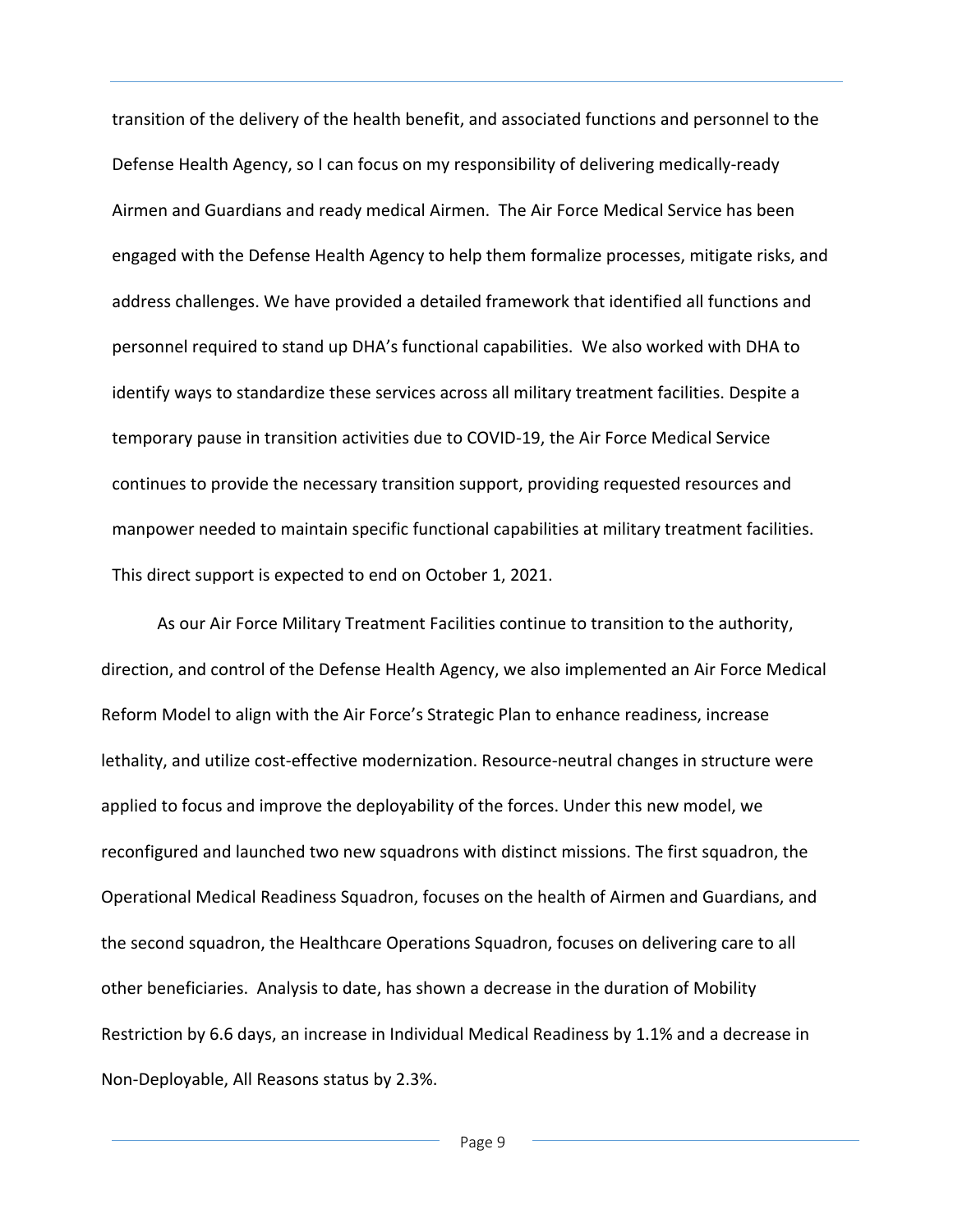#### **NEW FRONTIERS AND NEW DOMAINS**

Our readiness posture has equipped us to swiftly and effectively respond to COVID-19 while maintaining the demands of our mission. We now need to be ready for a more dynamic and demanding battlefield, forcing us to push the boundaries of our capabilities even further. Our future ground medical forces and equipment must be more agile, lighter, leaner, and more autonomous when considering logistical support may be limited. Wherever our Airmen and Guardians go, Air Force medics must follow.

As mentioned earlier, the U.S. Space Force is now a year old. Space Force medical support focuses on addressing the occupational challenges that emerge while operating unmanned satellites. As the demands of the Space Force increase, so will the necessary medical support to keep those members fit for duty.

The Arctic region's increasingly strategic importance, along with the Department of Defense's significant regional investment, requires a deliberate and forward-thinking approach to ensuring the U.S. can compete and protect the nation's interests in the region. This means leading the development and establishment of the Air Force Medical Service's capability to provide medical care in this environment. In support of the Department of the Air Force Strategy, on my direction, the Air Combat Command Surgeon, in collaboration with the Air Force Medical Readiness Agency, conducted a Capabilities-Based Assessment focused on identifying capability gaps and requirements necessary to operate and sustain medical operations in extreme cold environments, called Below Zero Medicine. We convened two Below Zero Medicine Summits, made up of diverse groups of subject matter experts, to support the establishment of a Medical Pilot Unit and a Cold Weather Region Center of